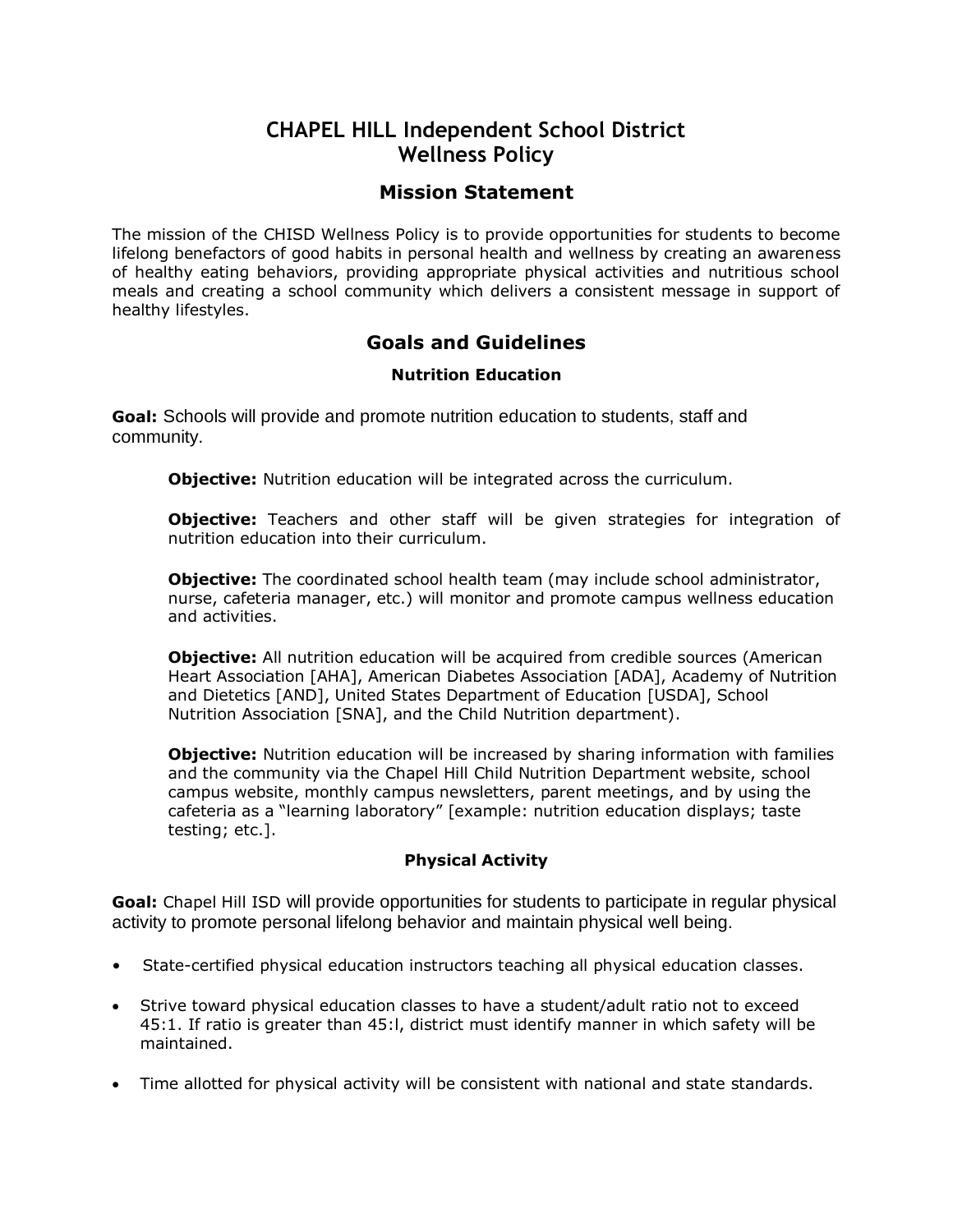- Physical education classes shall regularly emphasize moderate to vigorous activity.
- All physical education instructors and their paraprofessional assistants must be trained in CPR/AED.

**Objective:** The district will follow state minimum standards set for physical activities at the elementary level.

 $\circ$  K-6th grade students shall have a minimum of 30 minutes of moderate to vigorous physical activity (MVPA) daily, or 135 minutes weekly.

**Objective:** The district will follow the state requirements for opportunities for middle school students to be involved with physical activities and organized sports.

 $\circ$  6th-8th grade students shall have a minimum of 30 minutes of moderate to vigorous physical activity (MVPA) daily, or 135 minutes weekly, or 225 minutes over a two-week period.

**Objective:** Students at the high school level will be provided opportunities to experience physical activities as specified under the high school graduation plans.

- $\circ$  Physical education  $-$  at least two of the following:
	- o Foundations of Personal Fitness;
	- o Adventure/Outdoor Education;
	- o Aerobic Activities; or
	- o Team or Individual Sports.

#### **Nutrition Standards**

**Goal:** Chapel Hill ISD will comply with the guidelines set forth by the Texas Department of Agriculture's (TDA) Texas Public School Nutrition Policy.

**Objective:** Chapel Hill schools will be informed of the TDA standards for Foods of Minimal Nutritional Value (FMNV) and to the guidelines concerning their limited use at the campus level.

### **All Students:**

- $\circ$  Fruits, vegetables, whole grains, combination products, fat-free and low-fat milk and milk products, lactose-free and soy beverages, per portion as packaged:
	- o ≤200 calories;
	- o ≤35% of total calories from fat;
	- o <10% of calories from saturated fats;
	- o Zero trans fat (≤ 0.5 g per serving);
	- o ≤35% of calories from total sugars; *and*
	- o ≤200 mg sodium.

### **High School Students:**

- Any foods or beverages from Tier 1.
	- o Snack foods that are ≤200 calories per portion as packaged, and ≤35% of total calories from fat;